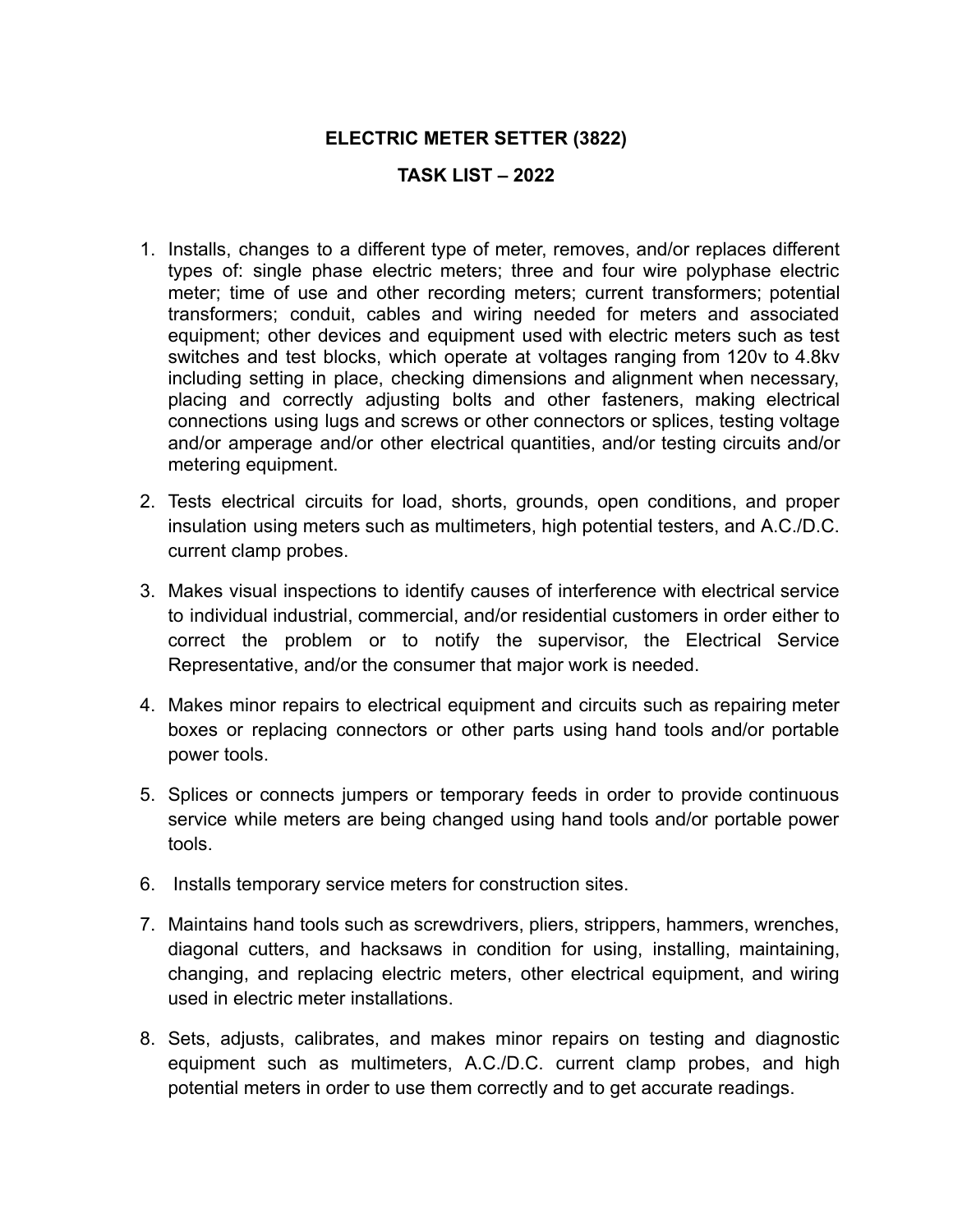- 9. Observes operating meters for correct function and display.
- 10.Sets and/or adjusts time clocks on customers' premises in order to reduce power consumption during peak hours.
- 11. Tests line loads using testing meters in order to determine that service provided is sufficient for the customer's needs.
- 12.Checks installations and observes areas for possible violations of Department of Water and Power Electric Service Requirements.
- 13.Checks installations and observes areas for conditions which might be hazardous to people or to Department of Water and Power property in the area.
- 14.Discusses jobs with supervisors, Electric Service Representatives, and, occasionally, with customers or their representatives in order to arrange work activities and to resolve problems.
- 15.Advises supervisors, Electric Service Representatives, and/or customers about such situations as needs for major service or repair of equipment, possible hazards, and/or violations of Department of Water and Power Electric Services Requirements.
- 16.Uses Department Services requirements and wiring diagrams as a guide to correct and complete installation, inspection, and or change of electric meters and related equipment.
- 17.Reads maintenance manuals, Department's procedures manual and other resource materials as a guide for routine maintenance, use of security devices, and safety.
- 18.Uses computers and mobile apps to complete standard forms such as job reports, services records, and accident reports which are required by Department procedures.
- 19.Writes notes to supervisor or fills out forms to request or order parts, materials, and tools needed to install, change and/or test electric meters and related equipment so that necessary work can be done promptly.
- 20.Follows safety procedures for working in proximity to high-voltage equipment and/or with energized electric lines and equipment.
- 21.Follows Department procedures and State safety orders for having electric circuits de-energized in order to work safely with electrical equipment.